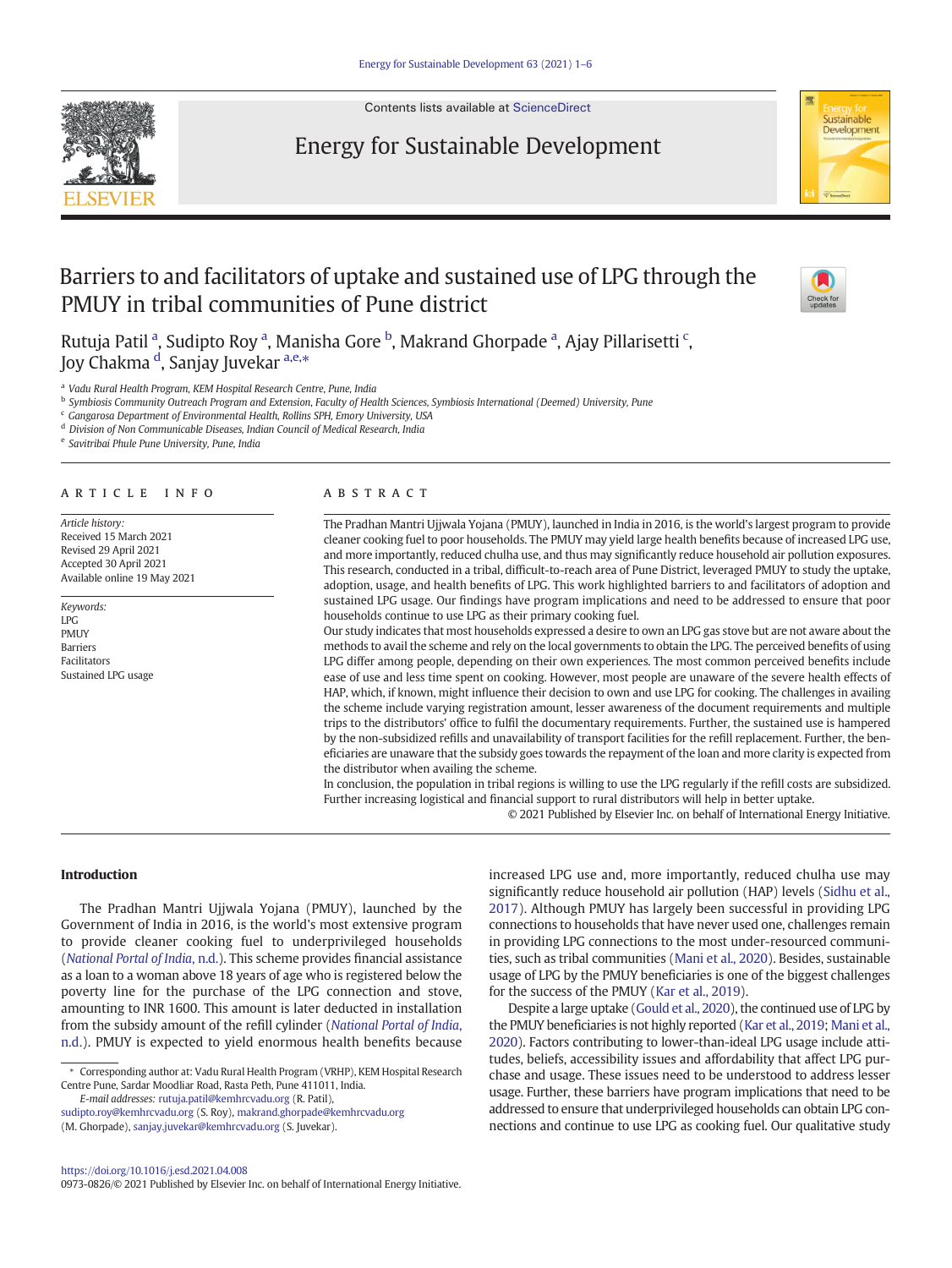attempted to understand some of these factors and how these affect the health of LPG users in rural tribal areas. Here, we present the qualitative study methods, results and implications for policymakers.

# Methods

Our study focused on assessing the barriers to & facilitators of uptake of LPG and tried to understand the sustained use of LPG. We used two approaches that could return useful insights into the drivers of adoption and sustainable use of LPG. These approaches focused on consumer or LPG user community perspective and that of the LPG provider (distributor).

Qualitative research methods were primarily used to conduct the study. Qualitative research is commonly used to describe a social phenomenon which primarily answers "Why?", "How?" and "What way?" of any research questions. In doing so, qualitative research attempts to understand the nature of human experiences. In this study, we intended to establish priorities and understand barriers and facilitators of uptake, use and implementation of PMUY in tribal regions.

The study tools, consisting of the focus group discussion (FGD) and interview guides, were prepared based on the study objectives, including uptake and sustained usage of LPG. The Institutional Ethics committee of the KEM Hospital Research Centre approved the study protocol and related tools. Only participants from whom we received informed consent participated in the study.

The study was conducted in tribal areas of Junnar block in Pune district, where we have performed extensive research on methods to enhance the usage of LPG [\(Harrell et al., 2020;](#page-5-0) [Pillarisetti et al., 2019](#page-5-0)). To initiate the inquiry process, we identified households that had received an LPG connection through PMUY, with different usage patterns, ranging from no LPG use to nearly 100% use. We randomly identified 228 households to determine the usage pattern in the area based on the list of PMUY eligible households provided by the local LPG distributor. A screening questionnaire was administered to the PMUY beneficiary in these households, which was a woman older than 18 years, and information was obtained on the availability of LPG or chulha and the frequency of use of LPG and chulha on a day to day basis. This screening led to the categorization of the 228 households into four groups: i.) Above 70% usage: All three meals on LPG, ii.) Between 70% to 30% usage: Any two meals on LPG, iii.) Below 30% usage: Only one meal on LPG, and iv.) No LPG: No meal on LPG.

We randomly selected 20 households from each group and administered a semi-structured questionnaire that enquired about their understanding of the PMUY scheme, household purchasing behaviours, solid and liquid fuel use, and other predictors of adoption and sustained LPG usage. We further conducted one focused group discussion in each group and purposively selected one participant in each for an in-depth interview for a detailed understanding of the barriers to and facilitators in uptake and sustained PMUY usage. The FGDs were conducted at a neutral and mutually convenient location to all the participants and the interviews were conducted at the participants' households. Flowchart 1 describes the process for participant selection.

The second approach was to understand the LPG providers' perspective. It included understanding topographical characteristics, population characteristics, and development-related parameters like the road network; previous uptake of LPG either through direct interaction or through government programs; and other challenges in service provision in the implementation of PMUY.

We conducted in-depth interviews with LPG distributors of Hindustan Petroleum Corporation Limited (HPCL), which is the primary distributor in the study area, to understand distributors` perspective on the benefits of the PMUY, specific challenges and barriers faced by distributors in implementing PMUY, and suggestions on improving the implementation of PMUY. The interviews and FGDs were transcribed in Marathi (local language) and translated to English. Later it was imported into the MaxQda software for coding. We used the inductive approach of qualitative analysis. The purpose was to summarise raw data into a brief, summary format and establishing clear links between the evaluation or research objectives and the summary findings derived from the raw data. The transcripts were coded after reading them; codes were grouped into categories. Patterns about reasons for preference of LPG over biomass, the process of availing LPG, advantages, and experiences and more were pooled under categories.

#### Results

# Characteristics of the participants

The study participants (PMUY eligible households) either had farming as their primary occupation or worked as daily wages earners. Of the



Flowchart 1. The LPG user participant selection process.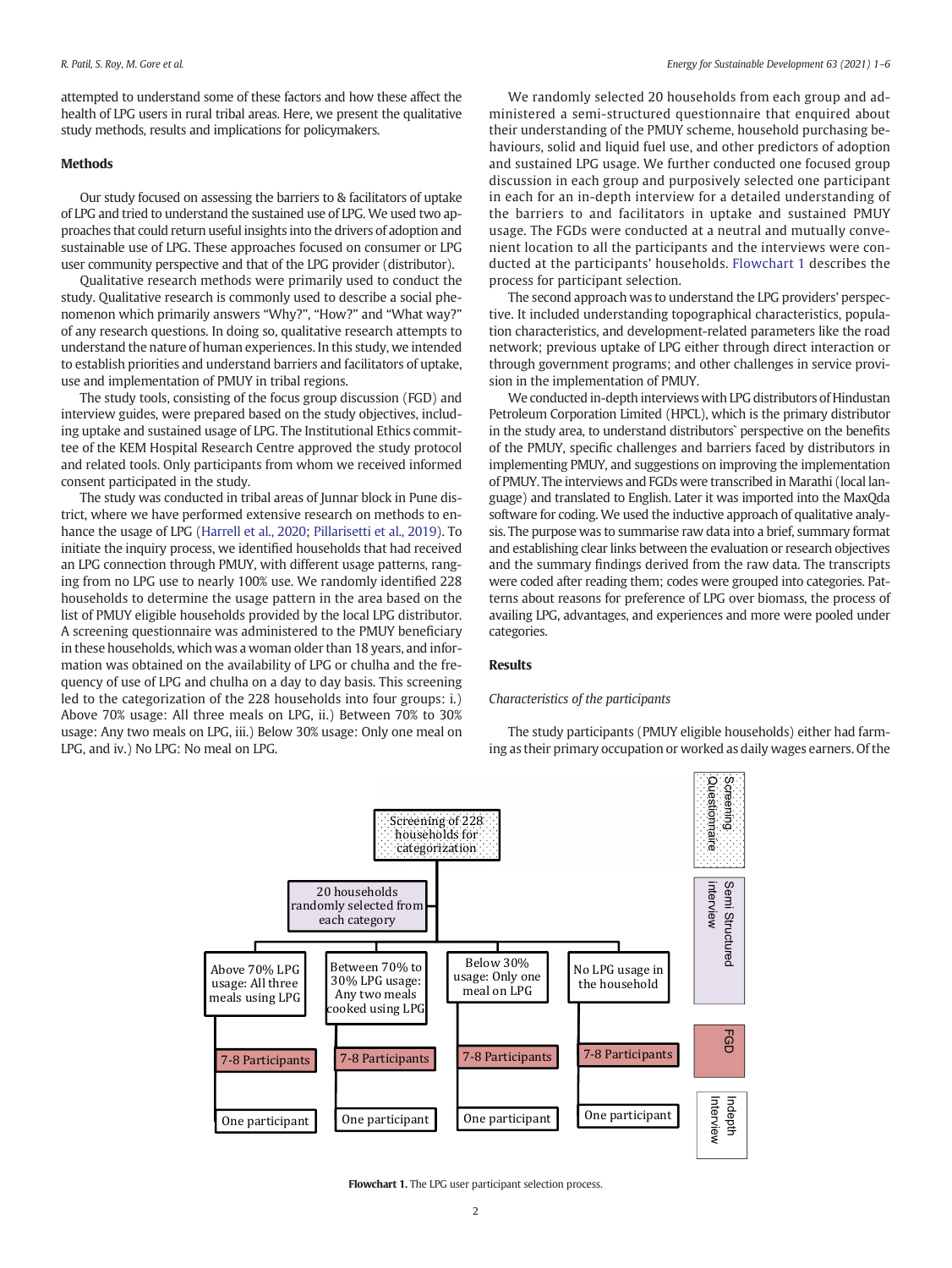#### Table 1

Distribution of households as per the proportion of LPG and chulha use.

| Name of group                                  | No. of households |
|------------------------------------------------|-------------------|
| Above 70% usage: All three meals on LPG        | 137               |
| Between 70% to 30% usage: Any two meals on LPG | 39                |
| Below 30% usage: Only one meal on LPG          | 23                |
| No LPG: No meal on LPG                         | 29                |

houses approached, 90% of households owned a chulha and used both LPG and chulha alternatively with varying proportions of use. The categorization of the proportion of households is described in Table 1. As described previously, we randomly selected 20 respondents from each of these four categories for further enquiries.

# Results of qualitative enquiries

## Reasons for preference of LPG over biomass for cooking

The time needed and physical work involved in cutting and gathering firewood and biomass for cooking was reported as a major reason for preferring LPG. It was seen that typically, one trip for collecting biomass fuel requires a complete day, depriving women of the ability to complete other household work or earn daily wages. The respondents also reported that they face stricter actions by forest authorities if found collecting wood, given the rules for forest preservation. Some respondents preferred to purchase firewood from the market to ensure sufficient stock at home. The rainy season is challenging, as the given geographic terrain receives heavy rainfall throughout the season, and the households have to stock wood before the monsoon arrives. Due to such challenges in collecting and storing biomass, respondents felt that shifting to LPG would be physically less taxing and allow more time for other activities.

"For many years, in fact, decades together, collected wood for fuel since morning to afternoon because of which lost income from daily wages work"

[A 70 plus respondent]

The respondents have shared some untoward experiences and accidents that took place during the collection of woods. A woman's eye got hurt, and she was admitted to a hospital for two days for treatment. Some reported encounters with poisonous snakes and scorpions. A few reported minor injuries while carrying the bundles of wood from the forest.

'I was admitted for a month in a hospital for days for a snake bite. I was cutting wood for fuel and was tying them in a bundle when I stepped on a big snake by mistake and it bit me.'

## [A 30-year woman]

Respondents also gave some other reasons as to why chulha usage is not perceived favourably by them. Chulha usage requires a longer time for cooking. Smoke, scarcity of fuel, struggle to provide hospitality to guests at odd hours were some additional reasons for the discomfort caused by chulha. In the old days, when the chulha was the only option for cooking, people experienced many disadvantages, including scarcity of wood fuel, extensive time in searching and collecting the fuel, long hours of cooking a meal for joint families, inadequacy during festivities and guest visits at home, limitation of cooking a single food item at a time only, the consistent smoky atmosphere in the house, health effects of burning of eyes, adverse effect on eyesight and cold and cough. Given this background, LPG was found to be advantageous for easy cooking.

'We paid INR 100, filled the application with the required documents and received an LPG because of the current national government. We thought of buying LPG because we didn't have it and secondly to protect us from the harmful effects of the smoke of Chulha.'

[A 35-year-old respondent]

## Sources of information about PMUY

When we enquired about the sources of information which the participants used for availing PMUY scheme, it was found that more than 50% of the participants were informed about the scheme by word of mouth, i.e. through friends and relatives, while about 20% were not aware of the scheme, until they approached the distributor for a regular LPG connection. Television advertisements were the source of information for 12% of the participants, while the LPG distributor, Accredited Social Health Activists (ASHA) and Gram Panchayats informed nearly 6% of the participants.

The qualitative enquiry provided more insights into the source of information. Some respondents were informed about the scheme during a visit to the town place closer to their village or when they enquired the reasons for queues at the LPG distributor's office. Some reported that fellow villagers or people who were members of self-help groups shared information with them. In some remotely located villages, the Gram Panchayat staff shared the information with the villagers or an employee of the Panchayat office informed households that their names were on the list for PMUY eligibility. One of the respondents reported that her motherin-law counselled each woman from the village to enroll in PMUY.

### Requirements for availing PMUY

The respondents were aware and informed about the scheme's requirements, which included a photocopy each of Aadhaar card, Ration Card, and one photo for enrollment in the scheme. A few shared that residential proof and a copy of the bank passbook are also required. An application form was filled which was submitted with a fee of Rs. 100 and necessary documents. The LPG cylinder was received after 3–4 weeks, followed by stove within a week.

The scheme demands that the family build a kitchen platform for the installation of the LPG stove. Usually, a typical tribal house lacks kitchen platforms because chulhas are placed on the ground. A few said that they do not have a kitchen platform but have availed the scheme and have kept the LPG stove on a table for a temporary purpose. They plan to build a platform during the renovation of the house. People from the agency supported and cooperated while submission of the documents.

# Challenges in availing the scheme

Most of the respondents faced challenges in availing the scheme as their names were not listed in the eligibility list. Despite applying multiple times by paying INR 100, many respondents were not updated about their eligibility, and they had to contact the distributor multiple times. Some respondents thought that the scheme was biased towards more influential people in the village. There was a difference in payments done by respondents at the time of application wherein some paid INR 100 whereas some paid INR 700 or INR 1100. However, the major cost difference to avail the scheme worried few respondents. Another indirect challenge includes no kerosene supply to households owning LPG. Kerosene is used for lighting and, in some homes, in a kerosene stove. The respondents were unhappy about not having enough information about the nokerosene rule when they were informed about the PMUY.

Contrastingly, the distributor informed that almost 90–95% of the population is covered through the PMUY; and there are no additional targets because all of those who are eligible as per the defined criteria can avail the scheme. The distributors had to increase their number of vehicles to reach remote locations and supply LPG. Moreover, other preparations for implementing the scheme included an increased number of staff and infrastructure with the purchasing of computers.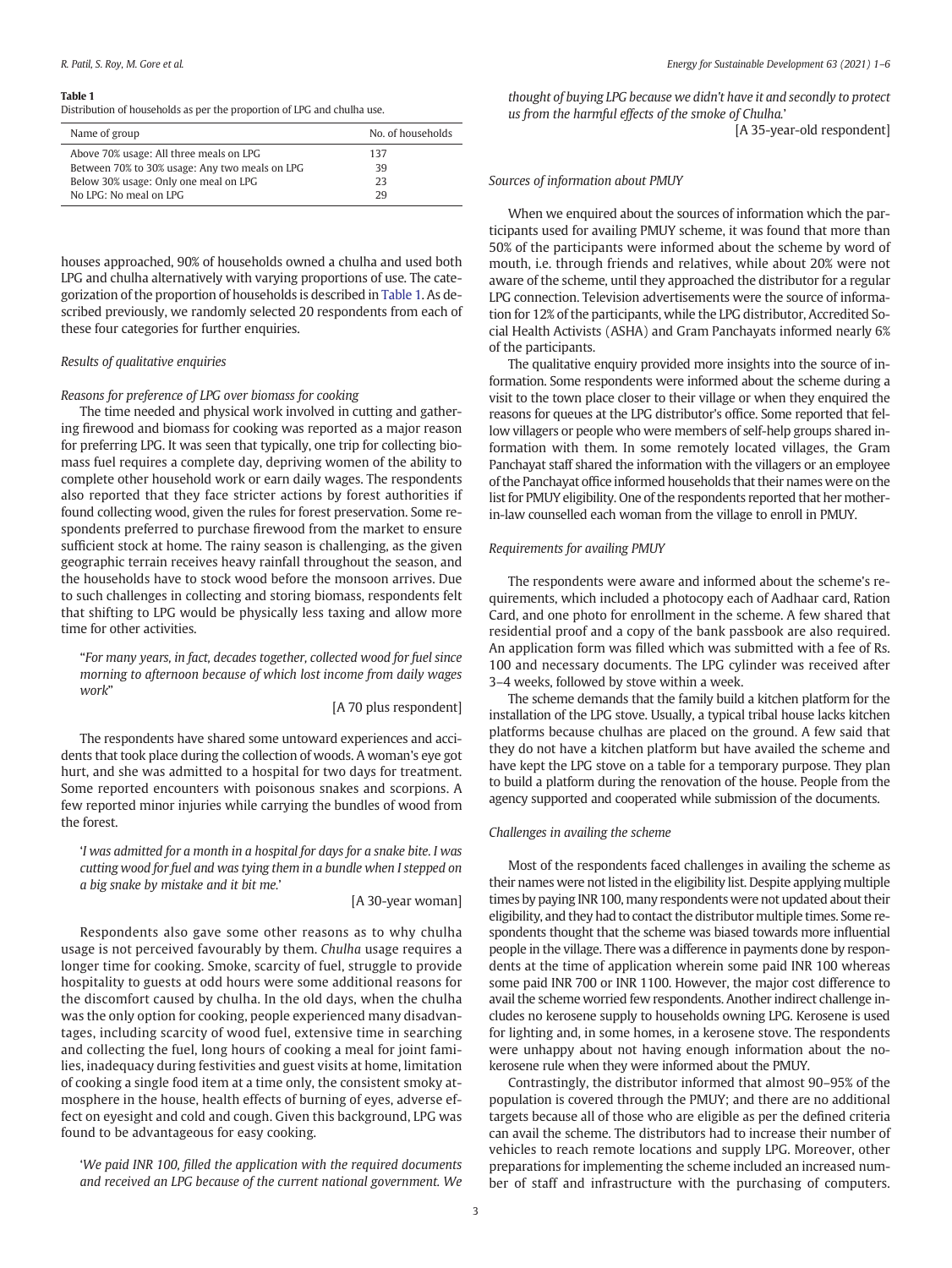Systems were expanded to reach the maximum population. The sale of LPG s increases during festivals and is low during the rainy season.

# Advantages of LPG

Respondents expressed their happiness after receiving LPG through the scheme. Ease in cooking, time-saving, managing large quantities of cooking, smokeless homes, no blackening of walls and ceiling and no burning of eyes were listed as advantages of LPG. They added that the stove could be cleaned regularly without any hassle, and the platform used for placing the stove makes it more secure for children as they can't reach the height of the platform.

Some respondents are happy that they need to worry less about kids playing around when LPG is in use as against the chulha. Women also reported having more free time which they could utilize for earning daily wages, doing household chores, or having more leisure time. LPG allows them to improve their finances. The money earned would be helpful to fulfil family responsibilities. They reported a reduction in physical stress and improved skin complexion due to reduced trips to forests.

# "Now a lot of time is saved since we started using LPG, women are happy" [A 45-year-old women]

When asked about the first experience of using LPG, most replied that they felt ecstatic and on the top of the world. A few shared since they had used the LPG earlier somewhere else usually at their maternal household, they found it easy to ignite and use. But they agreed that if there is no information about the use then it could be frightening for the first time. Others reiterated that they initiated to use it immediately and were confident to cook food on it. LPG brought happiness and content in their lives, as it was registered on their (the women's) names. A few revealed that they were very apprehensive for the first time and thought that the ignition could lead to the cylinder blast. Nevertheless, later, they experienced the ease of ignition and use.

"Once I forgot to switch off the LPG when something was on it for cooking. I had gone outside and forgot to switch off. But unfortunately, nothing untoward happened as it was LPG; if it would have been Chulha there would be a great loss. The flames are bigger and stronger than LPG."

[A 70-year-old respondent]

# Financial implications of LPG use

Many respondents were happy to pay the small registration amount for availing the LPG connection. However, they know about the loan on the scheme, the subsidy on the refill, and the refund in the bank accounts. The majority of respondents voiced that the cost of the refill is high, not affordable to them. They pay INR 700 for the refill and an additional INR 50 for the vehicle rent that delivers the LPG to a common point in the villages. On many occasions, they wouldn't have money to refill the cylinder, and unwillingly they have to use chulha till they could gather money for a refill. Some shared that a non-regular and inadequate income was a limitation in getting an LPG refill. They often prioritize spending money to refill the LPG cylinders during big festivals and on special occasions. Some said that the refill booking process, which is necessary, is sometimes difficult for them.

"The cost of Rs. 800 is too high."

"This time paid less, only Rs. 700 -otherwise paid Rs. 750, 800 and 900 for the refill till now"

[A 70 plus respondent]

They voiced the need to have an extra LPG cylinder because it becomes challenging to manage cooking on chulha till they get a refill, however, they faced financial challenges to procure the second cylinder.

# Low response to the scheme

There are different factors responsible for the low response, including high cost, lack of transport, and non-subsidy. The distributor agreed that people do not have complete information about the scheme. The community assumes that they benefit from the scheme by paying just Rs.100, but do not understand that the LPG is not free, it is a loan and the subsidy amount goes to the government to repay the loan. This has caused the population to pay higher refill costs – at non subsidized rates – which in turn has reduced consumption of LPG. Distributor agreed about the low response to the scheme. He opined that beneficiaries ask lots of questions about the subsidy to the distributor. When people started understanding about the loan and its repayment through the amount of subsidy, they turned their back towards the scheme. The calculated cost of LPG turns out to be expensive to the people availing the scheme. To avoid the expenses of refilling, people use it as an alternate source to chulha.

#### Hurdles for the lower consumption rate

The refill rate is found to be extremely low. After providing 480 new connections, the refills request does not cross 300 per year. People accessing the schemes are from a lower socio-economic class. The refill amount becomes expensive to them. They usually refill during special occasions such as during festivals and marriage ceremonies. The LPG company introduced small LPG cylinders of 5 kg capacity to reduce the transportation cost and effort. However, the price of this 5 kg cylinder was higher per kg gas, so the scheme didn't get to generate additional consumption. Another hurdle is that the PMUY connection is non-transferable.

## Mixed use of chulha and LPG

All the women reported using LPG supplemented by chulha to save LPG such that it could be used for an extended duration. A participant said when used in combination with chulha, LPG runs for at least three months as against a month if LPG is used exclusively. Respondents typically used chulha to heat water and cook chapatis and bhakaris (Indian bread) that consume much fuel. Some revealed that for the routine purpose, they use LPG but shift to chulha during festivities and special occasions that require elaborate cooking and traditional delicacies. The usage of LPG depends on the number of family members, and larger joint families used chulha more often than smaller nuclear families.

Another reason for chulha use in the rainy season as it helps to keep the house warm and clothes dry. However, they added that LPG has reduced the use of wood fuel, thus saving trees. The PMUY scheme has benefited families by partially solving the issue of scarcity of wood fuel.

# Distributors views on logistic and financial challenges in promoting the scheme

Dealers do not get the commission for the delivery of LPG in remote areas. This is the biggest drawback of the scheme affecting the motivation of the agencies to serve remotely located residents. Such connections are not affordable to the company. For consumers, once the loan is repaid, the subsidy is credited to the bank account after ten days, and if the account is not maintained with sufficient balance, it is on hold till the account turns active. The distributor also added that the poor people who already face challenges to collect a large sum of money for the refill find it cumbersome to not receive the subsidy immediately after the payment.

The geographical areas served by the LPG distributors we spoke with can be categorized based on characteristics likely to influence the uptake and sustainable LPG usage. While providers are expected to deliver cylinders timely at the doorstep of all households, this is sometimes challenging or, reported to be impossible due to resource constraints.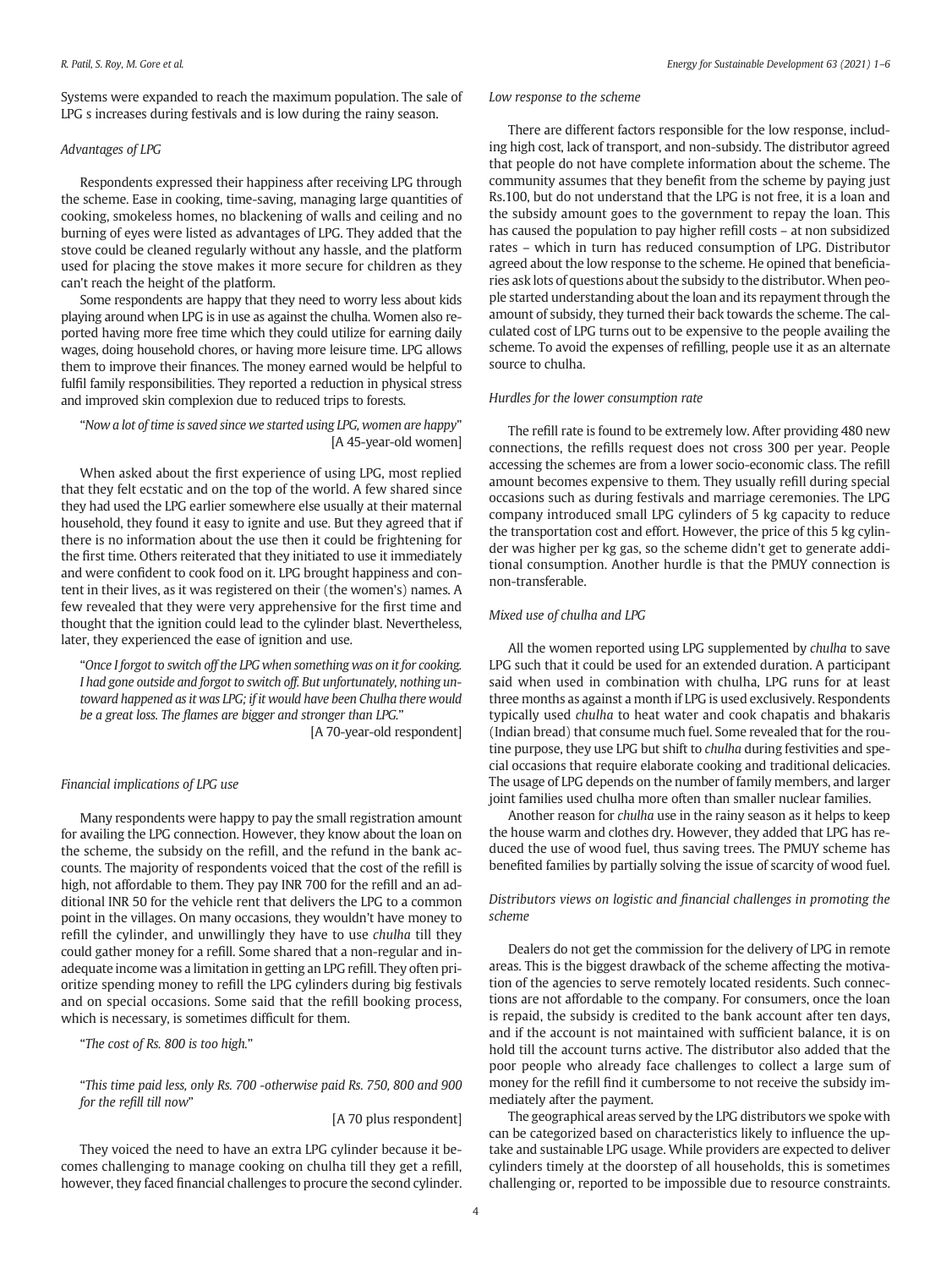Characteristics of areas may help explain issues of effective and timely distribution of LPG cylinders by service providers.

In summary, the providers implemented the scheme by deploying increased staff and infrastructure, including the computers, vehicles, and cylinder storage and office space. However, the distributor experiences a rise in sales only during specific periods, including the festival and rainy season. The distributor identifies hurdles of lower consumption as a higher one-time cost, the problems with back accounts for receiving a subsidy, and the non-transferability of the connections.

Table 2 explains the summary of findings from all the above mentioned these.

# Conclusion

PMUY has been a widely advertised scheme of the Government of India. Despite advertisement, more than 50% eligible population was informed about the scheme by word of mouth. Hence, the source of information for publicizing such schemes could be through local government like the gram panchayat offices. The local stakeholders could be engaged in providing information to the population for more widespread information. The primary users especially women in the family associate use of LPG with wellbeing [\(Malakar & Day, 2020](#page-5-0)) and these strategies can be deployed for publicizing the scheme and sustained usage.

The population, in general, is willing to procure and own an LPG connection given the benefits of ease and convenience of use of LPG, lesser smoke and time saved compared to biomass usage. The challenges in the collection and storage of biomass also make the population prefer LPG over biomass. However, the population faces financial constraints for sustained usage of LPG. Lack of information about the loan which

|--|--|

Summary of findings.

| PMUY provides for obtaining a connection makes the refills expensive    |
|-------------------------------------------------------------------------|
| compared to the subsidized refills in regular connection. This results  |
| in the misconception about the costs of refills and making it unafford- |
| able for use. More clarity in the payment of subsidies is needed at the |
| population level. This could be one possible reasons for lesser LPG use |
| in PMUY beneficiaries when compared to general customers as de-         |
| scribed by Gould et al. (2020).                                         |

Continued use by the provision of a second cylinder is preferred by the population; however, the purchase of a second cylinder is a barrier reported. This has resulted in mixed fuel usage and stacking by a larger proportion of the population. The number of new connections with the LPG distributors has increased exponentially due to the scheme's implementation; however, the refill rate has only marginally increased due to low usage of LPG. The distributors did not financially benefit by implementing the scheme and hence suggested higher incentives for the distribution of cylinders in remote areas.

PMUY provides LPG access to poor households; there are additional 'out of pocket' expenses to beneficiaries, including purchasing the gas stove and expenses towards building a platform for placing the stove above the cylinder level. Poorer households find it difficult to pay these costs, thereby delaying the acceptance of PMUY connection. The second challenge in difficult-terrain areas lies in the fact that LPG distribution networks are not so robust and wide as in urban areas; thus, many households find it difficult to travel to the offices of LPG distributors and get a cylinder. Although distributors are supposed to arrange the transport, the scanty requirements in such geographically difficult areas make the distributor lose the profits and might run a risk of suffering losses. The third challenge is the absence of required documentation

| Themes                                | Summary points                                                                                                                                                                                                                                                                                                                                                                                                                                                                                                                                                                                                                                                                                                                       |
|---------------------------------------|--------------------------------------------------------------------------------------------------------------------------------------------------------------------------------------------------------------------------------------------------------------------------------------------------------------------------------------------------------------------------------------------------------------------------------------------------------------------------------------------------------------------------------------------------------------------------------------------------------------------------------------------------------------------------------------------------------------------------------------|
| Biomass usage for cooking             | • It is a regular and time-consuming activity<br>• Dry wood is preferred<br>• Buying wood is a possible but expensive option<br>• The use of biomass for cooking keeps the house warm during the rainy season and dries clothes<br>(the study area is known for heavy and continuous rains during the monsoon)                                                                                                                                                                                                                                                                                                                                                                                                                       |
| Challenges while collecting wood fuel | • Accidents<br>• Snake bites<br>• Seasonality<br>• Current regulations from forest authorities have made it challenging to access wood                                                                                                                                                                                                                                                                                                                                                                                                                                                                                                                                                                                               |
| Disadvantages of Chulha               | • Scarcity of wood fuel<br>• Time in searching and collection of the fuel<br>• Long hours of cooking meals<br>• Longer time for ignition hence cannot be used for smaller meals or tea                                                                                                                                                                                                                                                                                                                                                                                                                                                                                                                                               |
| Source of information about PMUY      | • Word of mouth<br>• Village meetings                                                                                                                                                                                                                                                                                                                                                                                                                                                                                                                                                                                                                                                                                                |
| Implementation of the scheme          | • Filled in the form with registration fees a multiple time but did not receive the scheme due to variety of reasons including,<br>incomplete documents and joint bank accounts<br>• Did not receive any communication after filling registration cost<br>• The clarity in the requirements for availing the scheme is lacking<br>• The amount paid at the time of registration varied<br>• The requirement of building a kitchen platform to avail the scheme is cumbersome in already small houses<br>• Participants not aware of the "loan" on the scheme and assume that the connection and the first refill is free                                                                                                             |
| LPG use through the scheme            | • Ease in cooking<br>• Time-saving and time utilization<br>• Less risk of accidents due to open fire<br>• Prefer saving of the LPG than convenience for special occasions, urgent needs and serving unexpected guests<br>at odd hours when the chulha is turned off                                                                                                                                                                                                                                                                                                                                                                                                                                                                  |
| Challenges in utilizing the scheme    | • Unaffordable refill cost<br>• The subsidy is not deposited in the PMUY connection as participants are not aware of the "loan" on the scheme and<br>assumes that the connection and the first refill is free. Thus the consumption is less as the cost of the refill is unaffordable.<br>• After the loan amount is recovered, the subsidy is deposited in a bank account (the consumers need money in hand or<br>request to reduce the refill cost)<br>• The kerosene supply for households with PMUY is discontinued. Kerosene is used in lamps when the electricity supply is<br>disconnected and to ignite the chulha. The study participants were unaware of the rules relating to kerosene supply when<br>availing the scheme |
| Expectations from the government      | • An additional LPG cylinder<br>• Subsidy on the refill                                                                                                                                                                                                                                                                                                                                                                                                                                                                                                                                                                                                                                                                              |